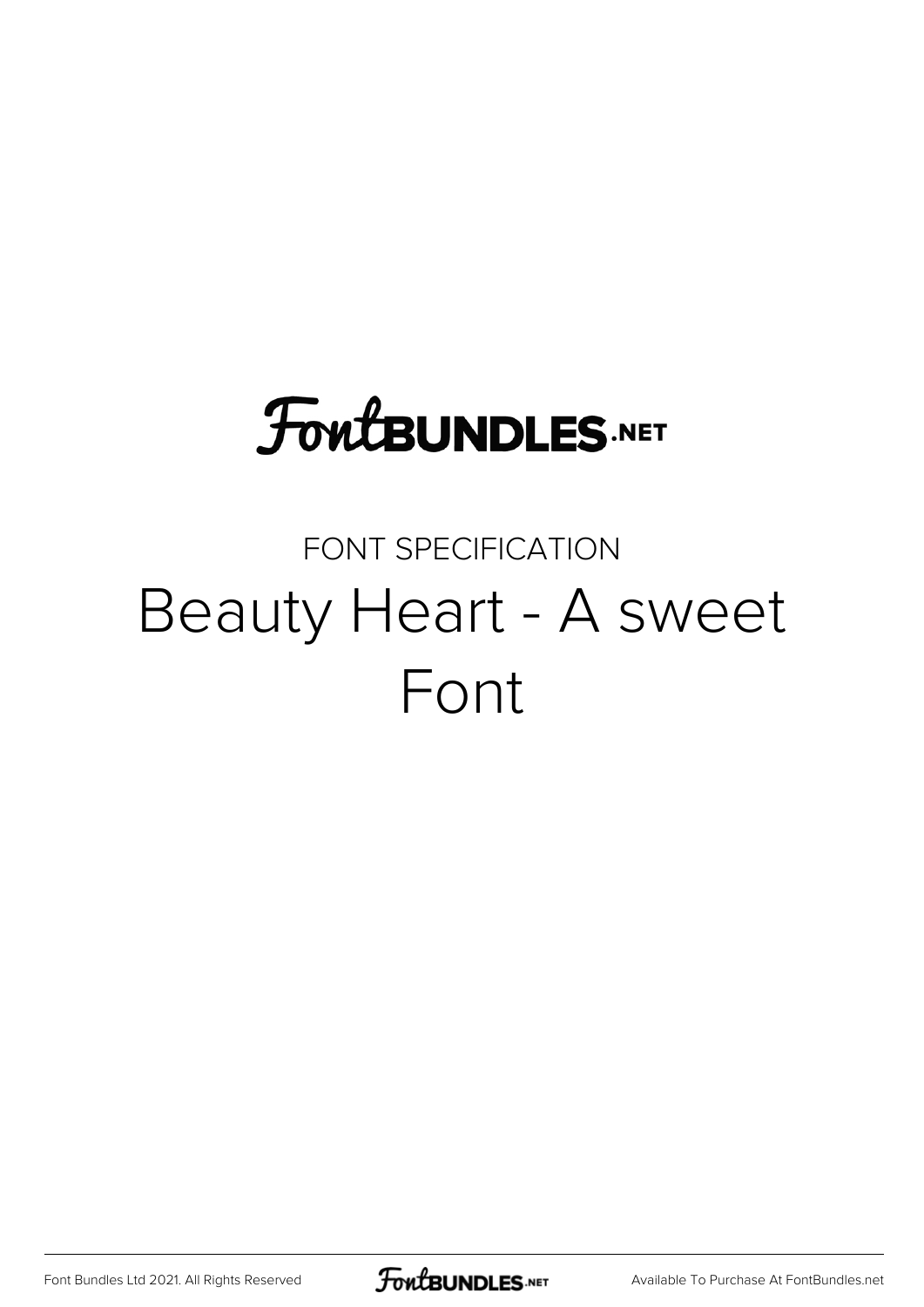#### Beauty Hearty - Regular

**Uppercase Characters** 

## ABCOEFGHIJKLMNOPQR STUUWXYZ

Lowercase Characters

abodekghijklmnoparstuvw

 $xyz$ 

**Numbers** 

# 0123456789

**Punctuation and Symbols** 

 $1$  " # 5 % & ' ( )  $\therefore$   $\qquad =$  >  $?$   $($   $\setminus$   $)$   $\sim$  $t f f$  /  $s$  0  $-$  0  $\mathbf{3}$  $\boldsymbol{z}$ 1  $\frac{\gamma}{\lambda}$  $\frac{1}{2}$  $\frac{3}{4}$  $\eta$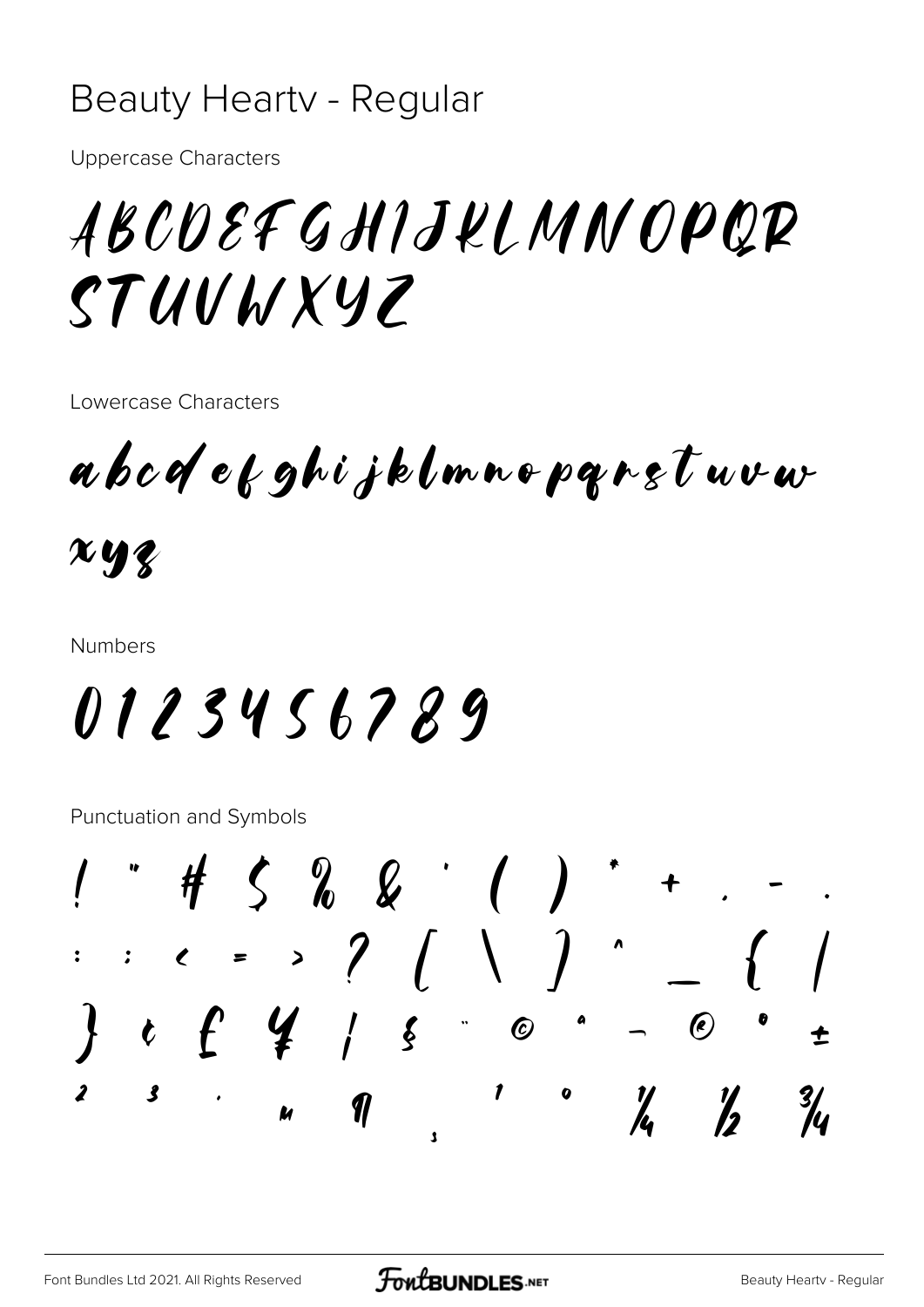All Other Glyphs

 $\dot{A}$   $\dot{A}$   $\dot{A}$   $\dot{A}$   $\dot{A}$   $\dot{B}$   $C$   $\dot{E}$  $\acute{\mathcal{E}}$   $\acute{\mathcal{E}}$   $\acute{\mathcal{E}}$   $\acute{\mathcal{I}}$   $\acute{\mathcal{I}}$   $\acute{\mathcal{I}}$   $\acute{\mathcal{I}}$   $\acute{\mathcal{U}}$   $\acute{\mathcal{O}}$  $\vec{U}$   $\vec{U}$   $\vec{U}$   $\vec{U}$   $\vec{U}$   $\vec{U}$   $\vec{U}$   $\vec{U}$   $\vec{U}$   $\vec{U}$   $\vec{U}$   $\vec{U}$   $\vec{U}$   $\vec{U}$ Ü Ý Þ ß à á â ã ä å æ ç è é ê ë ì í  $\hat{\bm{\ell}}$  i  $\breve{\bm{\delta}}$   $\hat{\bm{\kappa}}$   $\dot{\bm{\phi}}$   $\dot{\bm{\phi}}$   $\hat{\bm{\phi}}$   $\hat{\bm{\phi}}$   $\hat{\bm{\phi}}$